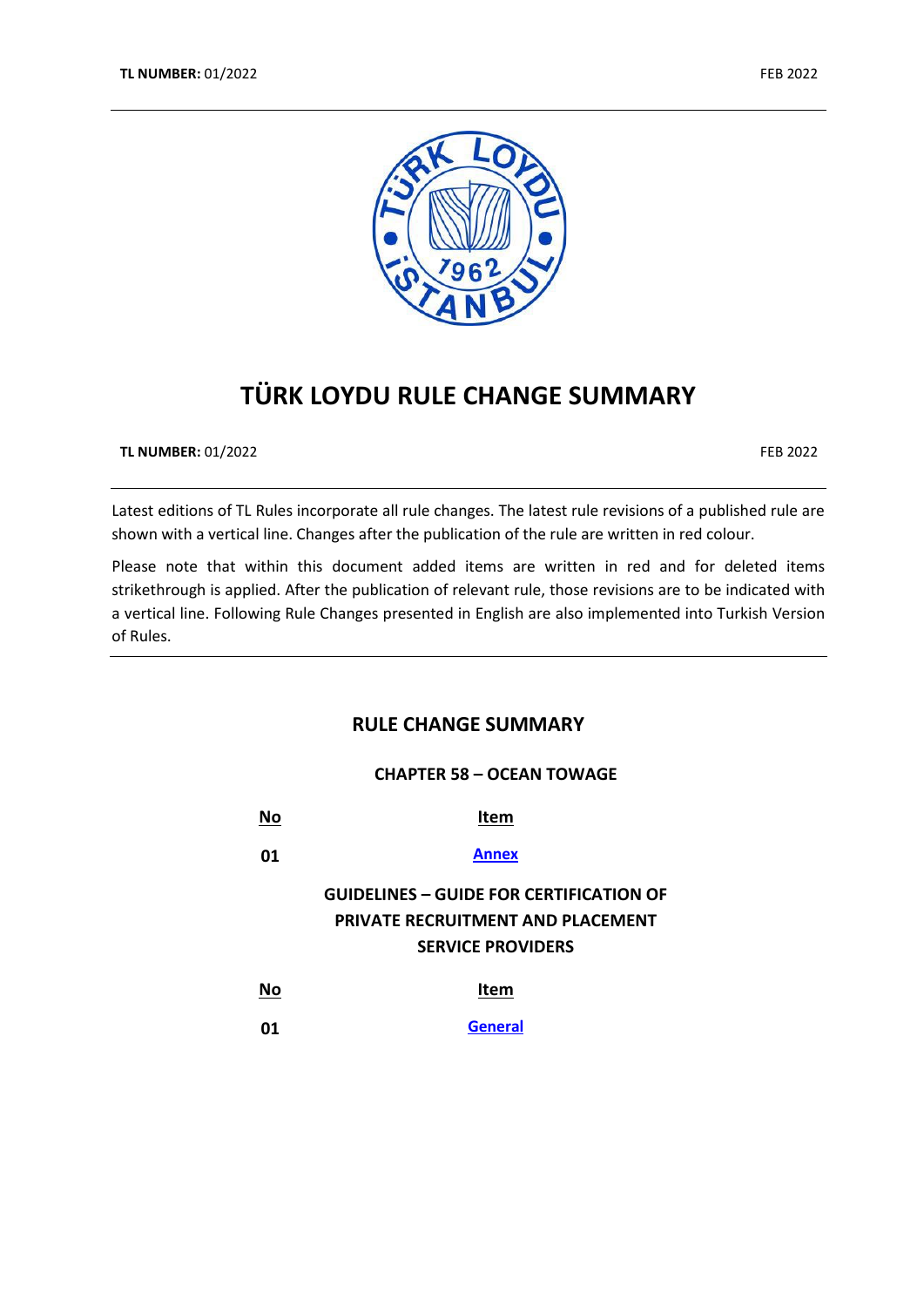## **PART D – CHAPTER 58 OCEAN TOWAGE**

#### <span id="page-1-0"></span>**01. Annex**

**Revision Date:** January 2022

**Entry into Force Date:** 15 February 2022

Annex of Chapter 58 was updated as below:

#### **ANNEX**

#### **BOLLARD PULL TESTING PROCEDURE**

#### **RECOMMENDATIONS FOR THE PERFORMANCE OF BOLLARD PULL TESTS**

- **1.** A proposed test program should be submitted prior to the testing To obtain comparable results when testing bollard pull, the details given in the "Protocol concerning the Determination of Bollard Pull" should be adhered to.
- **2.** During testing of continuous bollard pull (BP) the main engine(s) should be run at the manufacturer's recommended maximum torque according to maximum continuous rating. Verification of the actual output should be requested during the test. The measuring instrument must be calibrated and equipped to display and record the bollard pull. Wherever possible, it should also be capable of being coupled to record the engine output and speed. The calibration certificate is to be presented.

If the measuring instrument is not equipped to record the bollard pull, the test is to be conducted in the presence of two Surveyors.

**3.** During testing of overload pull, the main engine(s) should be run at the manufacturer's recommended maximum rating that can be maintained for minimum 30 minutes. The length of the towrope from hook or winch to the strong point shall be at least 100 m. During the test towrope shall be as near horizontal as possible.

The overload test may be omitted.

- **4.** The propeller(s) fitted when performing the test should be the propeller(s) used when the vessel is in normal operation. There shall be sufficient open water, at least one ship's length in extent, on each side of the vessel together with a dept of water equal to twice the draught of the tug, subject to a minimum of 10 m.
- **5.** All auxiliary equipment such as pumps, generators and other equipment which are driven from the main engine(s) or propeller shaft(s) in normal operation of the vessel should be connected during the test. Wherever possible, the bollard pull test is to be conducted in calm air and slack water or at a low wind velocity (of  $v ≤ 5$  m/s) and a low current velocity (of  $≤ v$  0,5 m/s).
- **6.** The length of the towline should not be less than 300 metres, measured between the stern of the vessel and the test bollard. A minimum length of twice the vessel length might be accepted. In order to exclude dynamic effects, bollard pulls are to be recorded / read only when the tug is pulling dead ahead, i.e. without any sheering movements.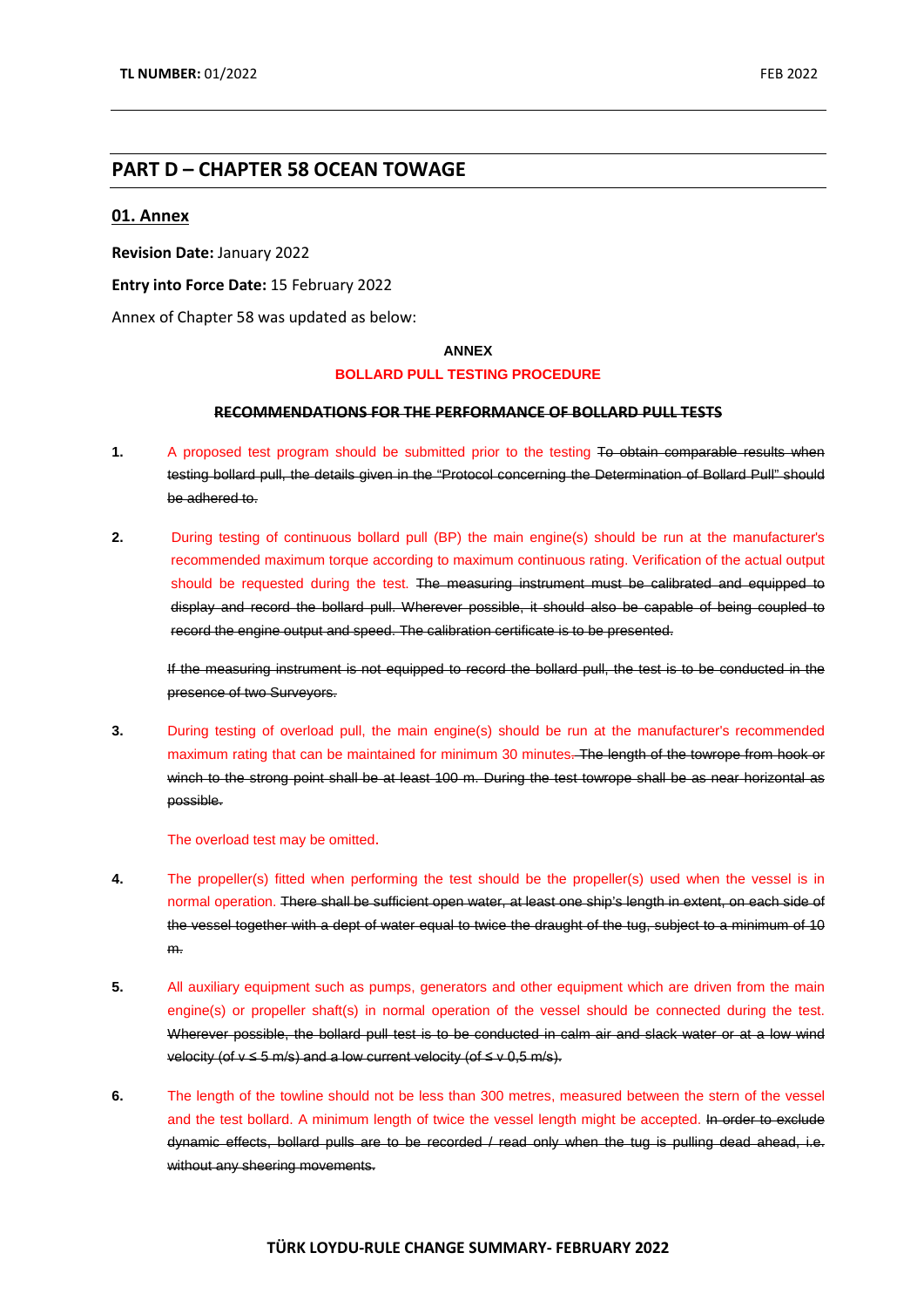- **7.** The water depth at the test location should not be less than 20 metres within a radius of 100 metres of the vessel. If the water depth of 20 metres cannot be obtained at the test location, then a minimum water depth which is equal to twice the maximum draft of the vessel may be accepted. It should be noted that reduced water depth may adversely affect the test results. All auxiliary equipment such as pumps and generators which is driven by the main engine or the propeller shaft is to be operated during the test.
- **8.** The test should be carried out with the vessel's displacement corresponding to full ballast and half fuel capacity. The bollard pull with the main engine running at its continuous power shall be maintained for at least 10 min.
- **9.** The vessel should be trimmed at even keel or at a trim by stern not exceeding 2% of the vessel's length. The maximum bollard pull with the main engine running at an overload power of 10 % shall be maintained for at least one minute.
- 10. The vessel should be able to maintain a fixed course for not less than 10 minutes while pulling as specified in items 2. or 3. above. Certified continuous bollard pull is the average reading of the 10 minutes period.
- 11. The test should be performed with a wind speed not exceeding 5 m/sec.
- 12. The current at the test location should not exceed 0.5 m/sec. in any direction.
- 13. The load cell used for the test should be approved by **TL** and be accurate within +/- 2% within the range of loads to be measured and for the environmental conditions experienced during the test.
- 14. An instrument giving a continuous read-out and also a recording instrument recording the bollard pull graphically as a function of time should both be connected to the load cell. The instruments should if possible be placed and monitored ashore.
- 15. The load cell should be fitted between the eye of the towline and the bollard.
- 16. The figure certified as the vessel's continuous bollard pull shall be the towing force recorded as being maintained without any tendency to decline for a duration of not less than 10 minutes.
- 17. Certification of bollard pull figures recorded when running the engine(s) at overload, reduced RPM or with a reduced number of main engines or propellers operating can be given and noted on the certificate.
- 18. A communication system shall be established between the vessel and the person(s) monitoring the load cell and the recording instrument ashore, by means of VHF or telephone connection, for the duration of the test.

## **GUIDELINES – GUIDE FOR CERTIFICATION OF PRIVATE RECRUITMENT AND PLACEMENT SERVICE PROVIDERS**

#### <span id="page-2-0"></span>**01. General**

**Revision Date:** February 2022